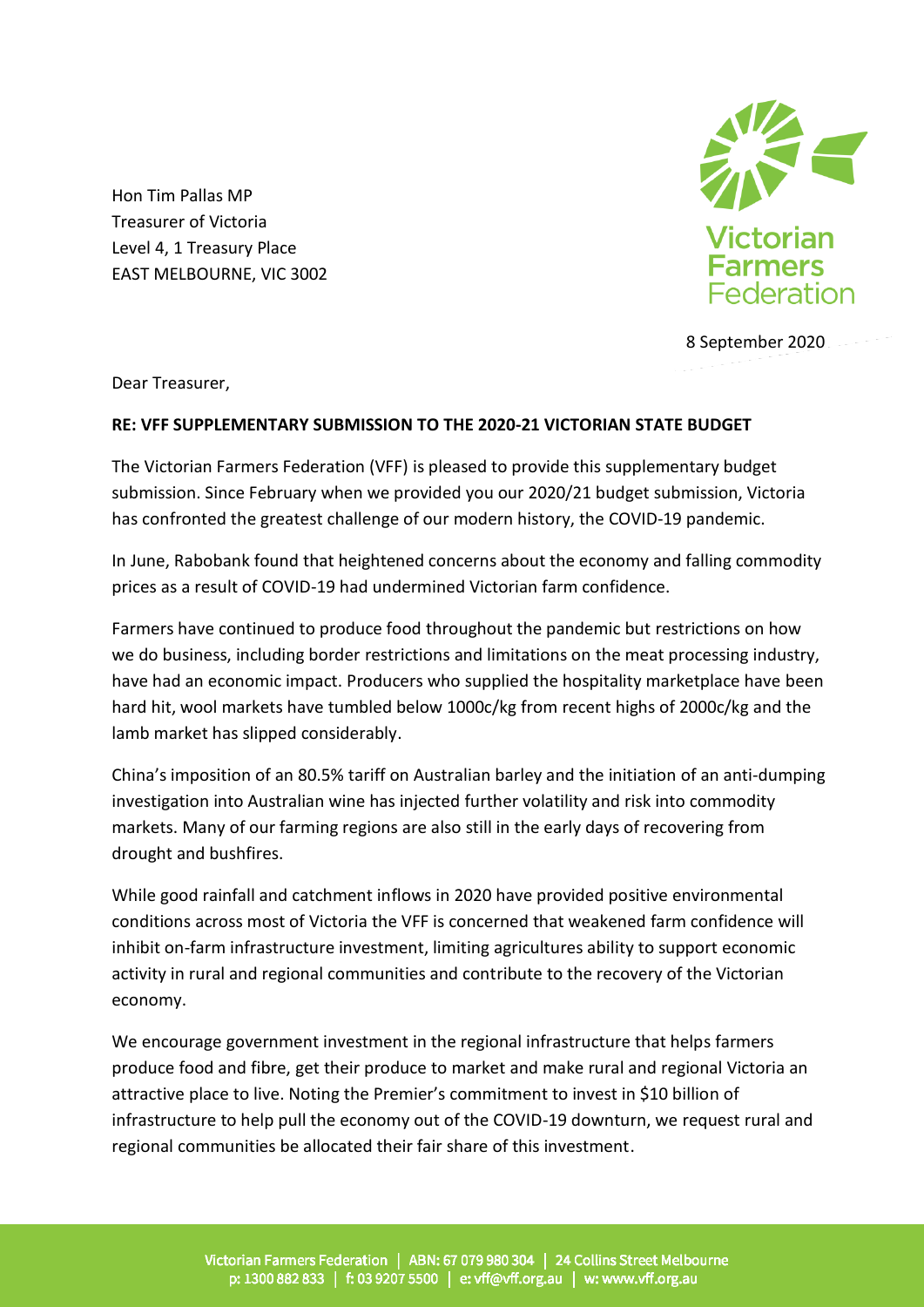Victorian farmers are ready to do their bit to power the recovery of the Victorian economy. The VFF seeks the Victorian Government's support in this endeavour.

Supplementary to our attached 2020/2021 budget submission, the VFF would like to make the following additional recommendations.

## **PRE-BUDGET ALLOCATIONS**

The VFF seeks urgent investment to support shovel ready on-farm infrastructure projects that have been put on hold due to the exhaustion of funds and delay in the 2020-21 Victorian State Budget. The VFF recommends the Government make pre-budget allocations to these programs to encourage regional economic activity and private on-farm infrastructure investment.

**Recommendation:** That the Victorian Government commits \$30 million to extend the Agriculture Energy Investment Plan to support existing shovel ready applications and an additional round of applications.

**Recommendation:** That the Victorian Government commits \$10 million to continue the On-Farm Emergency Water Infrastructure Rebate Scheme to encourage investment in drought proofing stock and domestic water infrastructure. This investment would complement the Victorian Government's investment in the South West Loddon, Mitiamo and East Grampians stock and domestic pipeline projects.

*\*Note that the VFF have also requested Federal Government investment in the continuation of this program.*

## **BUDGET ALLOCATIONS**

**Recommendation:** That the Victorian Government commit funding towards the full Murray Basin Rail Project, including the standardisation of the Sea Lake and Manangatang Lines.

**Recommendation:** That the Victorian Government commit funding to diversify and grow Victoria's agricultural export markets to protect against new trade barriers.

**Recommendation:** That the Victorian Government:

- Continue to fund the full cost of TAFE for all Certificate II-IV Agriculture, Certificate III in Agriculture (Dairy Production) and Certificate III in Horticulture courses;
- Fund the full cost of Certificate IV in Production Horticulture; and
- Assist private Registered Training Organisations to deliver all Certificate level Agriculture and Horticulture courses.